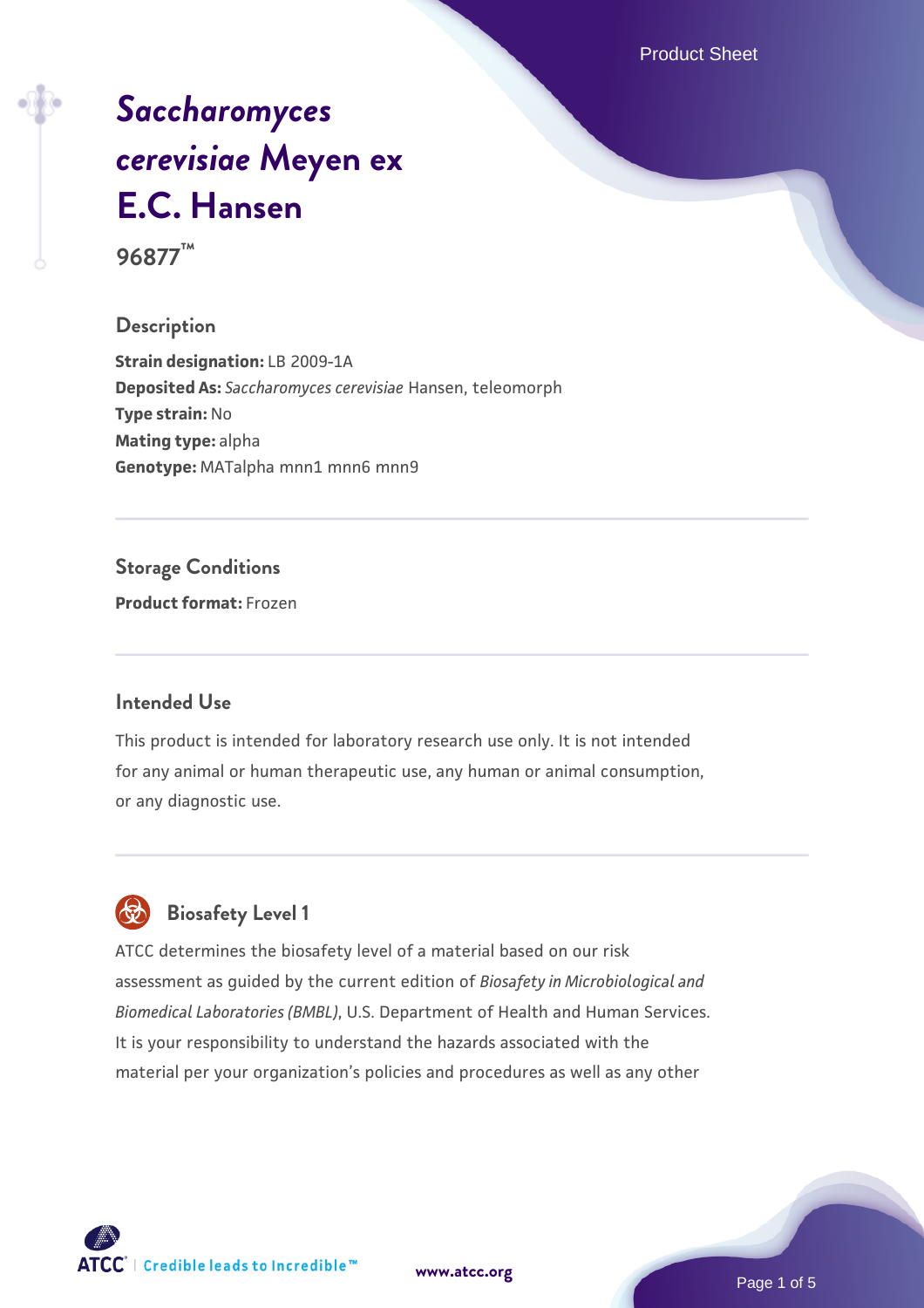#### **[Saccharomyces cerevisiae](https://www.atcc.org/products/96877)** [Meyen ex E.C. Hansen](https://www.atcc.org/products/96877) **96877**

applicable regulations as enforced by your local or national agencies.

ATCC highly recommends that appropriate personal protective equipment is always used when handling vials. For cultures that require storage in liquid nitrogen, it is important to note that some vials may leak when submersed in liquid nitrogen and will slowly fill with liquid nitrogen. Upon thawing, the conversion of the liquid nitrogen back to its gas phase may result in the vial exploding or blowing off its cap with dangerous force creating flying debris. Unless necessary, ATCC recommends that these cultures be stored in the vapor phase of liquid nitrogen rather than submersed in liquid nitrogen.

#### **Certificate of Analysis**

For batch-specific test results, refer to the applicable certificate of analysis that can be found at www.atcc.org.

#### **Growth Conditions**

**Medium:**  [ATCC Medium 1245: YEPD](https://www.atcc.org/-/media/product-assets/documents/microbial-media-formulations/1/2/4/5/atcc-medium-1245.pdf?rev=705ca55d1b6f490a808a965d5c072196) **Temperature:** 25°C

#### **Material Citation**

If use of this material results in a scientific publication, please cite the material in the following manner: *Saccharomyces cerevisiae* Meyen ex E.C. Hansen (ATCC 96877)



**[www.atcc.org](http://www.atcc.org)**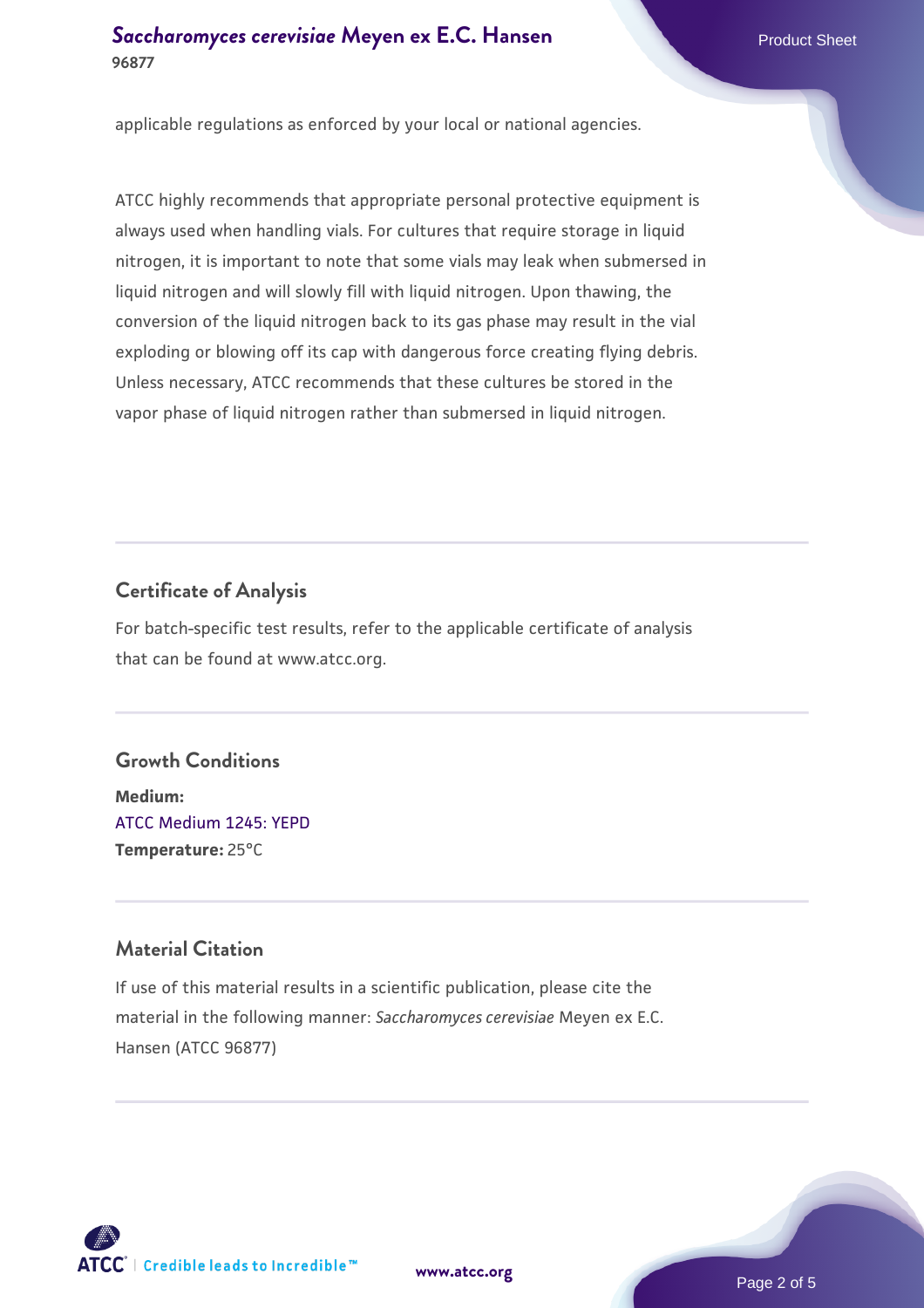#### **[Saccharomyces cerevisiae](https://www.atcc.org/products/96877)** [Meyen ex E.C. Hansen](https://www.atcc.org/products/96877) **96877**

#### **References**

References and other information relating to this material are available at www.atcc.org.

#### **Warranty**

The product is provided 'AS IS' and the viability of ATCC® products is warranted for 30 days from the date of shipment, provided that the customer has stored and handled the product according to the information included on the product information sheet, website, and Certificate of Analysis. For living cultures, ATCC lists the media formulation and reagents that have been found to be effective for the product. While other unspecified media and reagents may also produce satisfactory results, a change in the ATCC and/or depositor-recommended protocols may affect the recovery, growth, and/or function of the product. If an alternative medium formulation or reagent is used, the ATCC warranty for viability is no longer valid. Except as expressly set forth herein, no other warranties of any kind are provided, express or implied, including, but not limited to, any implied warranties of merchantability, fitness for a particular purpose, manufacture according to cGMP standards, typicality, safety, accuracy, and/or noninfringement.

#### **Disclaimers**

This product is intended for laboratory research use only. It is not intended for any animal or human therapeutic use, any human or animal consumption, or any diagnostic use. Any proposed commercial use is prohibited without a license from ATCC.

While ATCC uses reasonable efforts to include accurate and up-to-date information on this product sheet, ATCC makes no warranties or representations as to its accuracy. Citations from scientific literature and

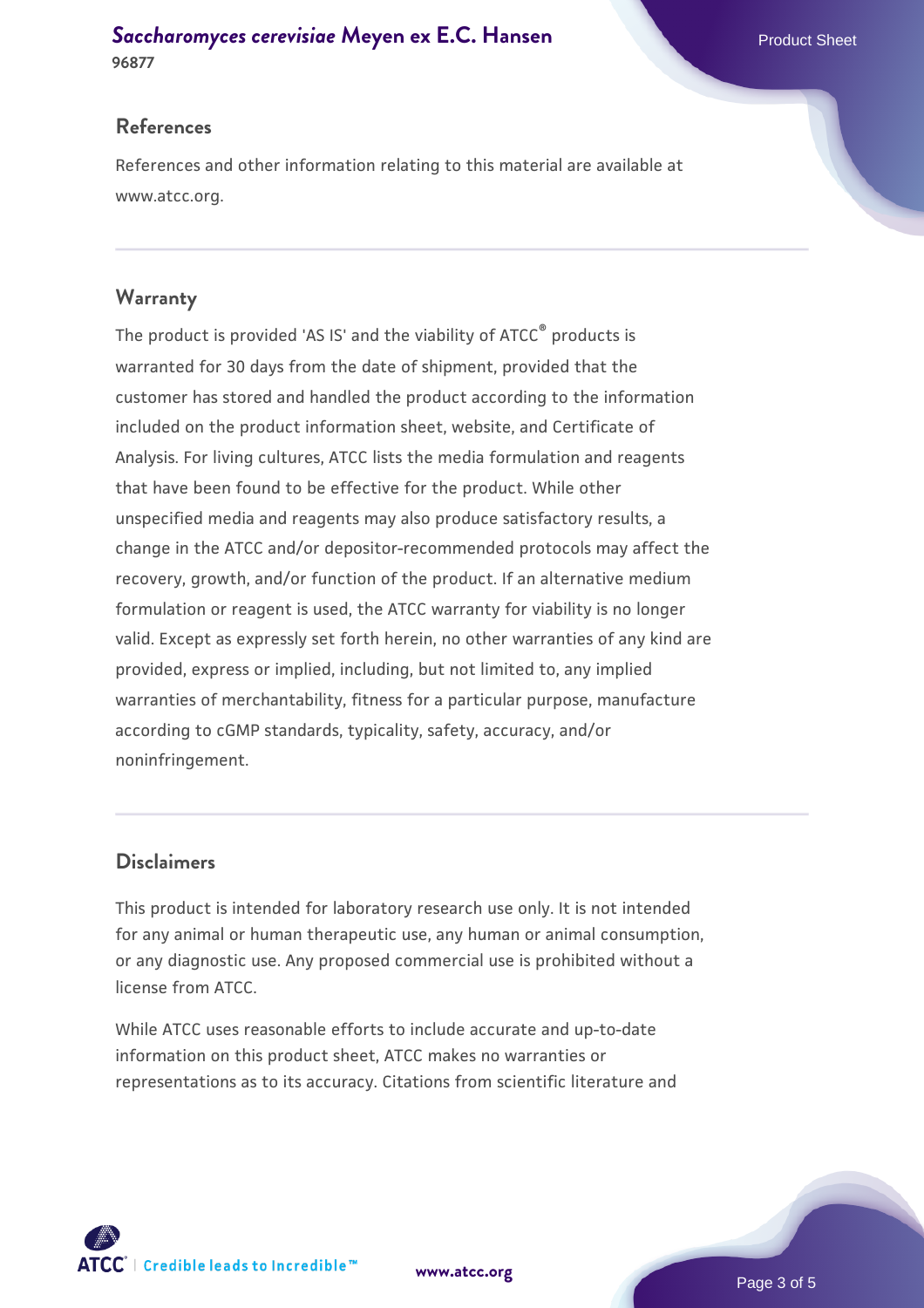patents are provided for informational purposes only. ATCC does not warrant that such information has been confirmed to be accurate or complete and the customer bears the sole responsibility of confirming the accuracy and completeness of any such information.

This product is sent on the condition that the customer is responsible for and assumes all risk and responsibility in connection with the receipt, handling, storage, disposal, and use of the ATCC product including without limitation taking all appropriate safety and handling precautions to minimize health or environmental risk. As a condition of receiving the material, the customer agrees that any activity undertaken with the ATCC product and any progeny or modifications will be conducted in compliance with all applicable laws, regulations, and guidelines. This product is provided 'AS IS' with no representations or warranties whatsoever except as expressly set forth herein and in no event shall ATCC, its parents, subsidiaries, directors, officers, agents, employees, assigns, successors, and affiliates be liable for indirect, special, incidental, or consequential damages of any kind in connection with or arising out of the customer's use of the product. While reasonable effort is made to ensure authenticity and reliability of materials on deposit, ATCC is not liable for damages arising from the misidentification or misrepresentation of such materials.

Please see the material transfer agreement (MTA) for further details regarding the use of this product. The MTA is available at www.atcc.org.

#### **Copyright and Trademark Information**

© ATCC 2021. All rights reserved. ATCC is a registered trademark of the American Type Culture Collection.

#### **Revision**

This information on this document was last updated on 2021-05-19



**[www.atcc.org](http://www.atcc.org)**

Page 4 of 5